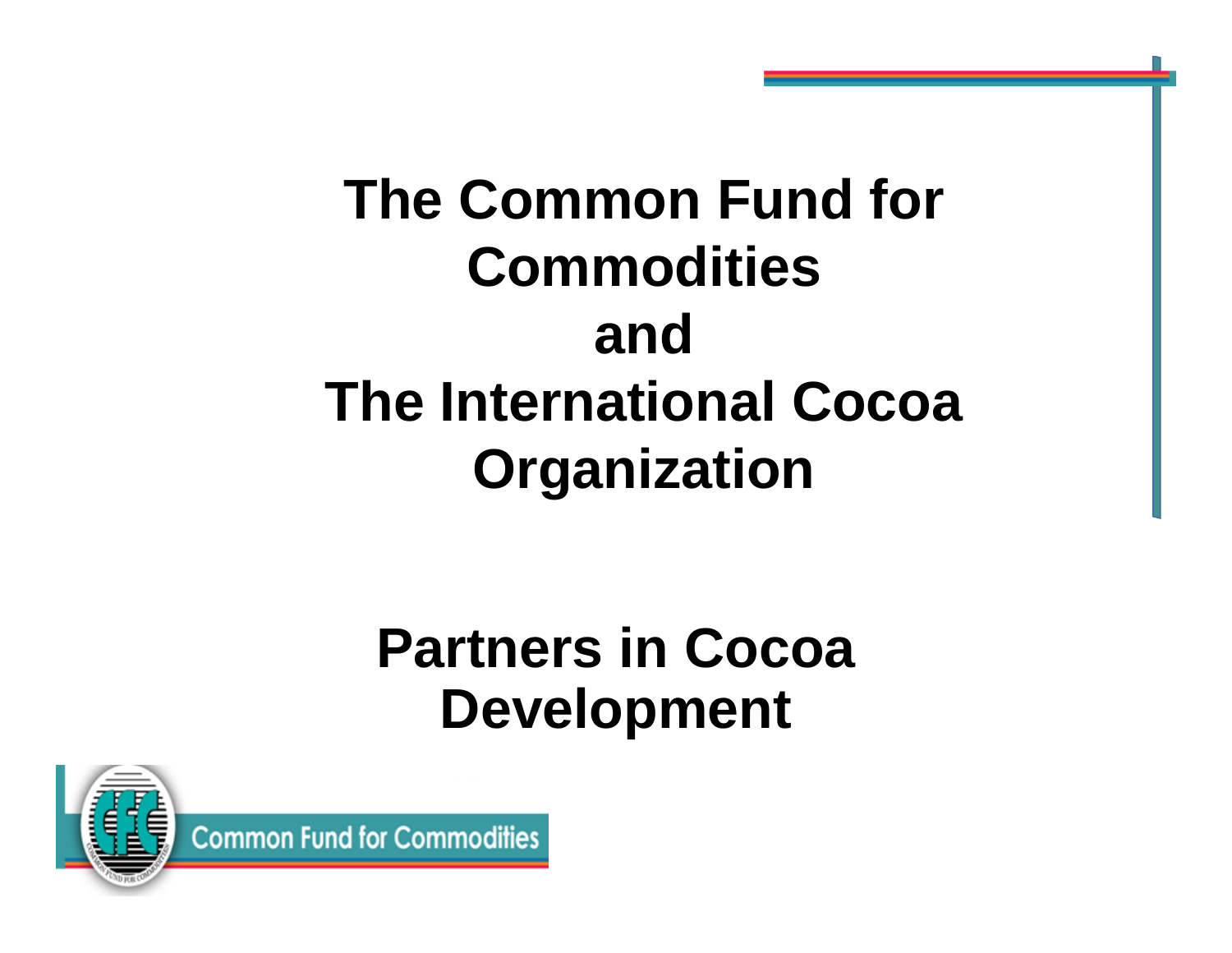## **COMMON FUND FOR COMMODITIES**

- Inter-governmental development financial<br>institution Members : 104countries and 10 regional Inter-Governmental Organisations
- Main Functions financing measures aimed at mitigating the vulnerability of commodity producers
- Approach address vulnerability of the poor,<br>i.e. (a) exposure to volatility, and (b) capacity to<br>cope. Practical measures include<br>diversification, value addition, market<br>expansion, risk management etc.

• Projects structured around global commodity<br>• value chains, instead of "traditional" IFI country<br>• focus, Fund for Commodities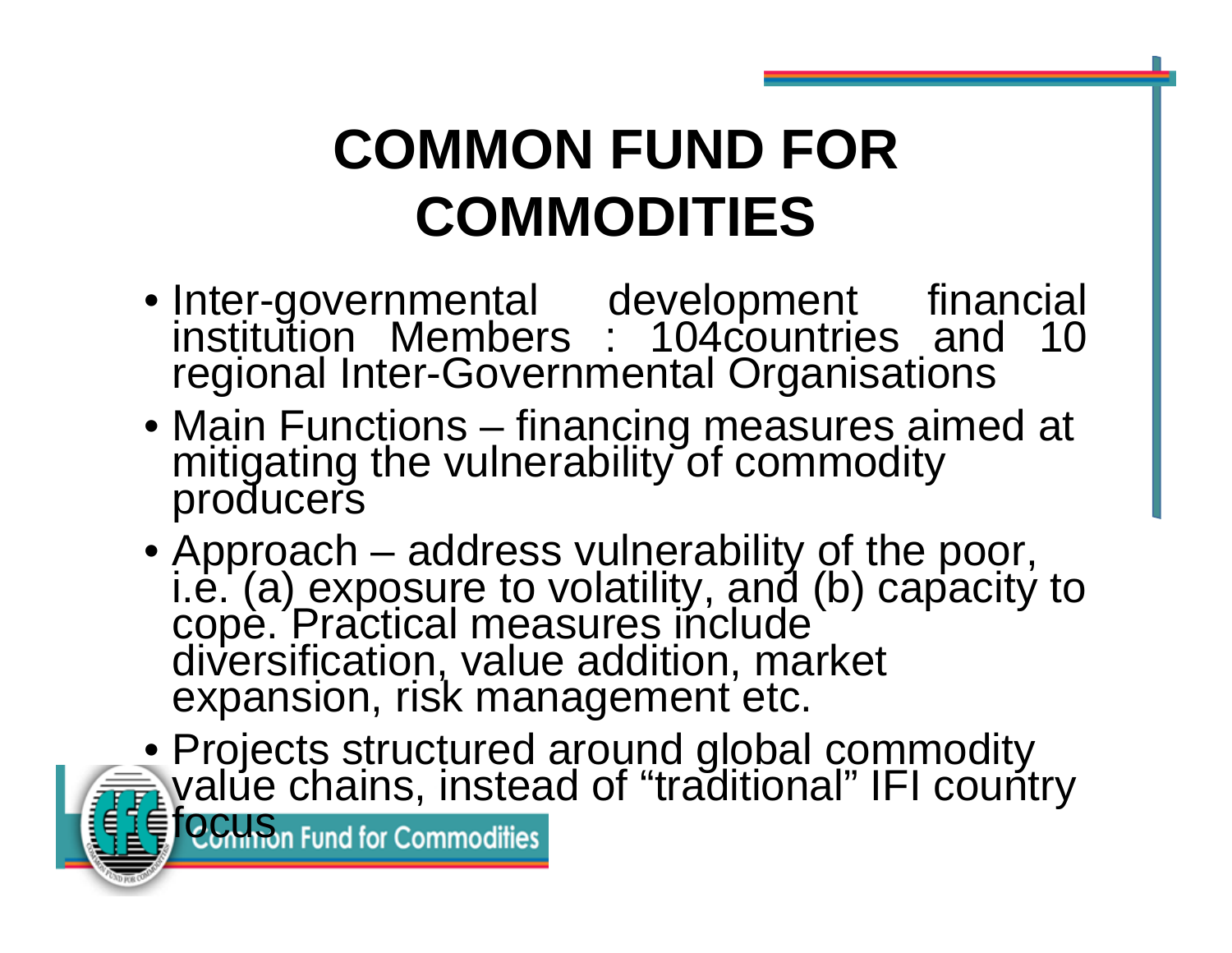# **CFC: Project Facts**

- Financed over 360 projects
- Total cost ~USD 625 million,<br>of which CFC funding of ~ USD 300 million
- Cocoa– 18 Projects, USD 50.5 million of which USD 16.2 million from CFC
- The CFC Secretariat in collaboration with ICBs carries out
	- Identification
	- Screening
	- Formulation
	- Appraisal of projects, and
	- Assembling a coalition of co-financiers

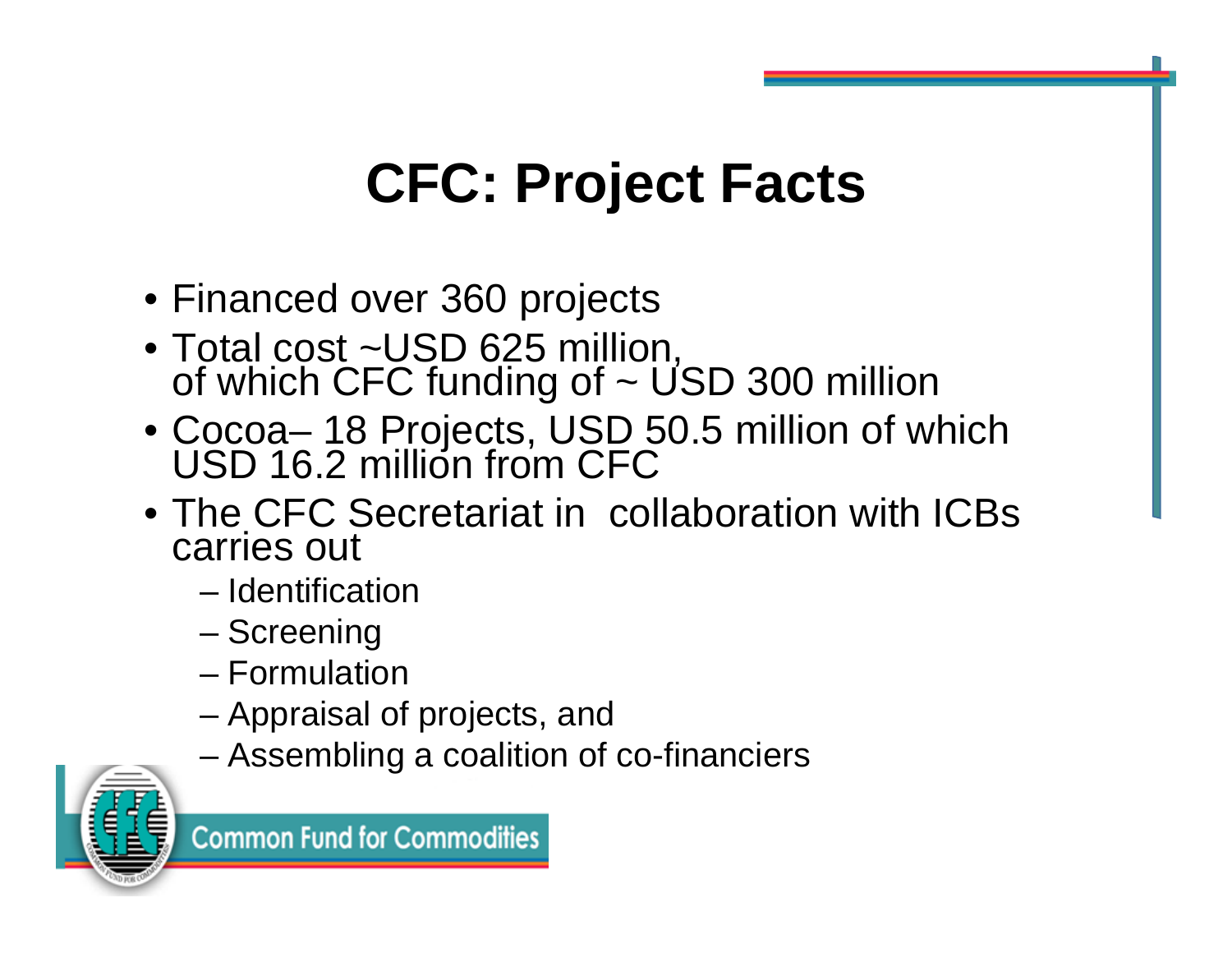# **CFC Projects: Typical Features**

- Small pilot projects: probing for effective way to reduce vulnerability, test a large number of approaches, and mobilise resources to scale up what works
- Proposals obtained through open call including through ICBs
- Project Partners– International organisations, Government, private sector, producer organisations, NGOs, etc.
- Financing: (1) CFC Funds, and(2) at least 50% of the project cost as Co-financing / counterpart contribution of which 50% in cash



Financing Instruments : flexible depending on<br>**Project needs**<br>**Representsion of the form Commodities**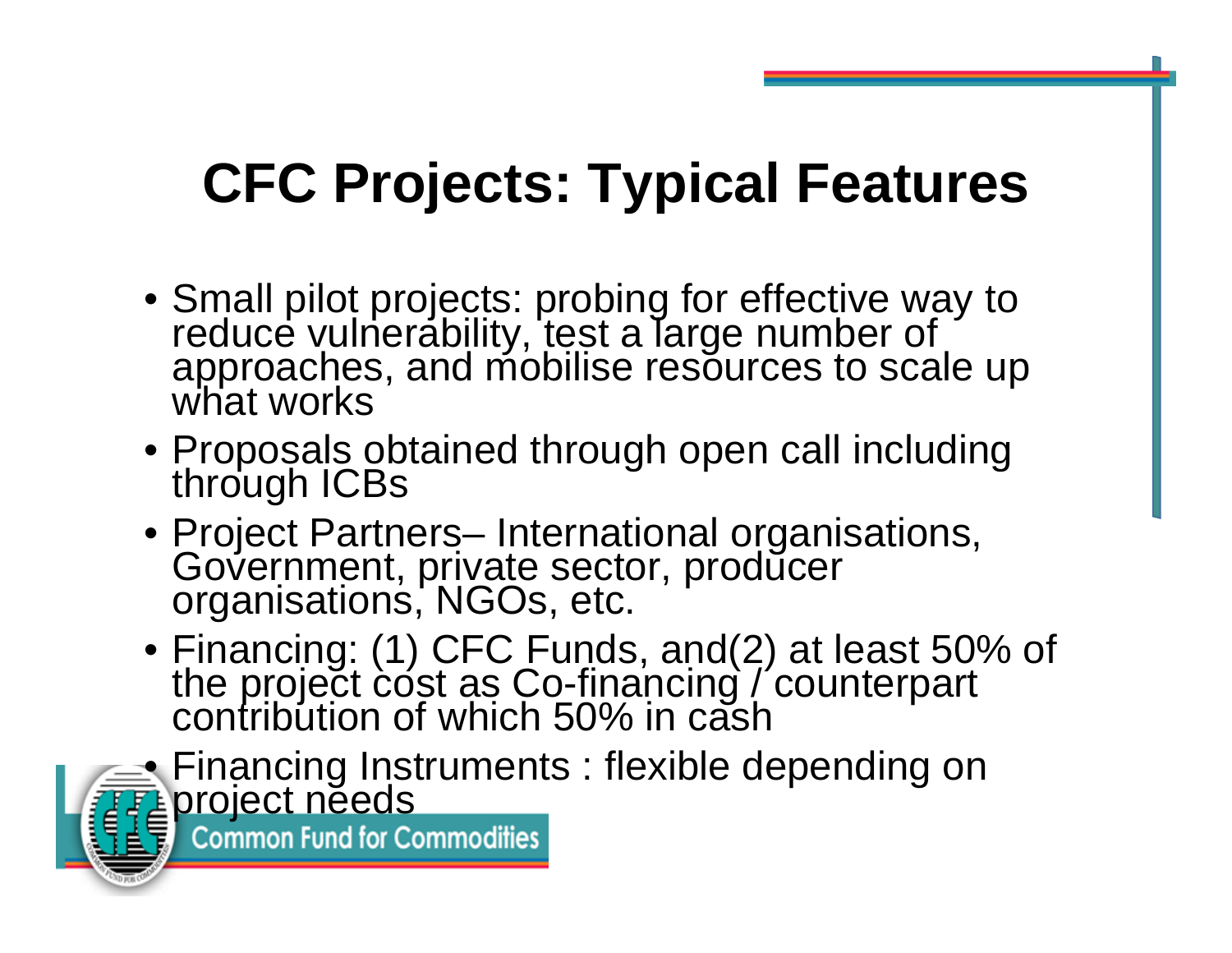# **CFC interventions use value chain approach as guiding principle**

- A tool to analyse sustainable economic development
- Identifying chain actors
- Understanding opportunities and obstacles in specific commodity value chains will lead to identification of solutions
- Value chain *analysis* leads to suggestions for value chain *development*

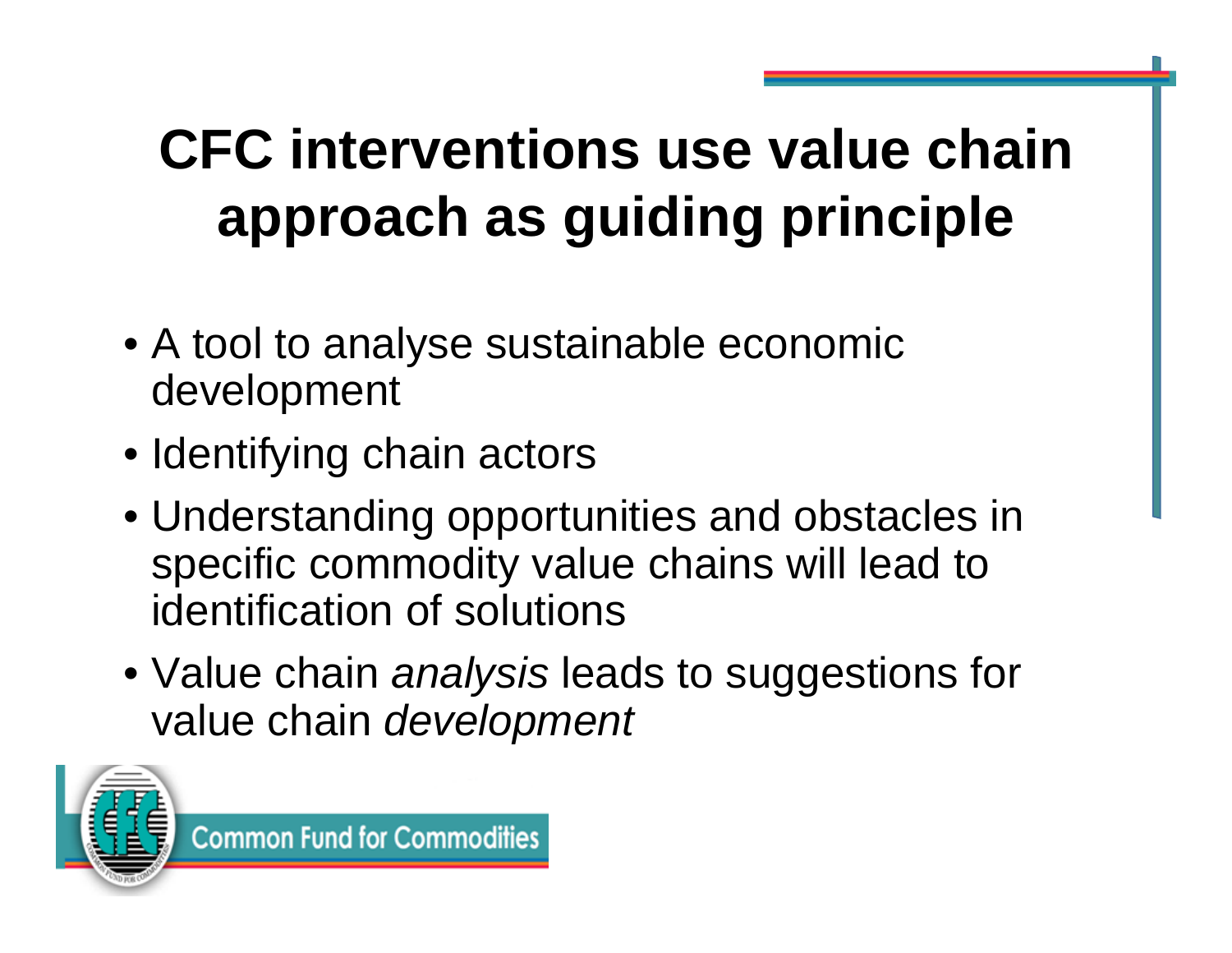## **Feasible Areas of Interventions**

- Interventions "from field to fork" along the complete value chain
- Improving the competitiveness of commodities and enhancing the cost effectiveness of commodity production; for exports and enhance self sufficiency
- New technologies, appropriate inputs, higher quality seeds and planting materials, reducing wastage

• Expansion of processing of primary products - **Emoving up the value addition chain**<br>**Explorence fund for Commodities**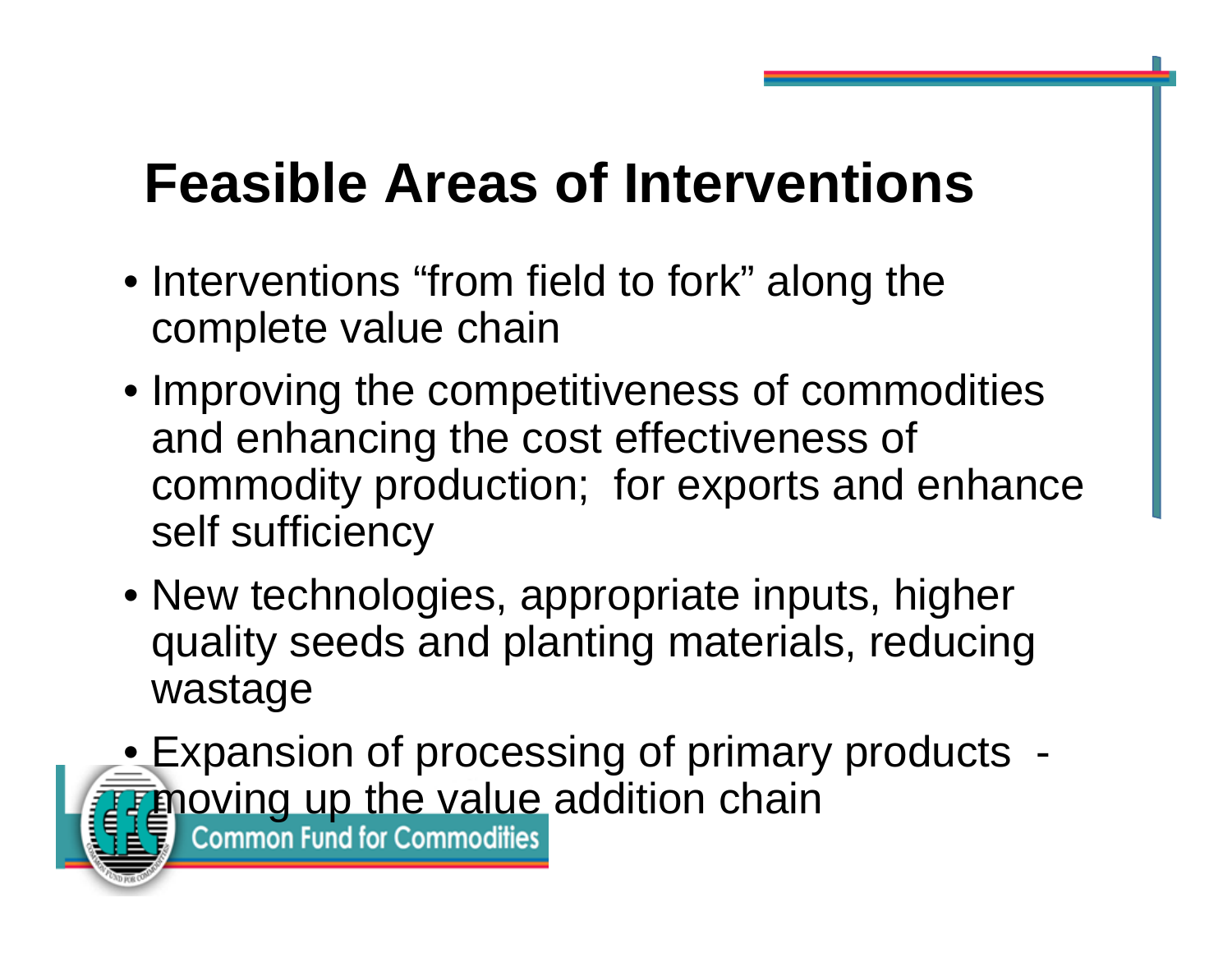### **Feasible Areas of Interventions**

- Diversification: horizontal, vertical and geographical diversification of production increase earnings and/or reducing the dependency on a few commodities
- Risk management; commodity finance

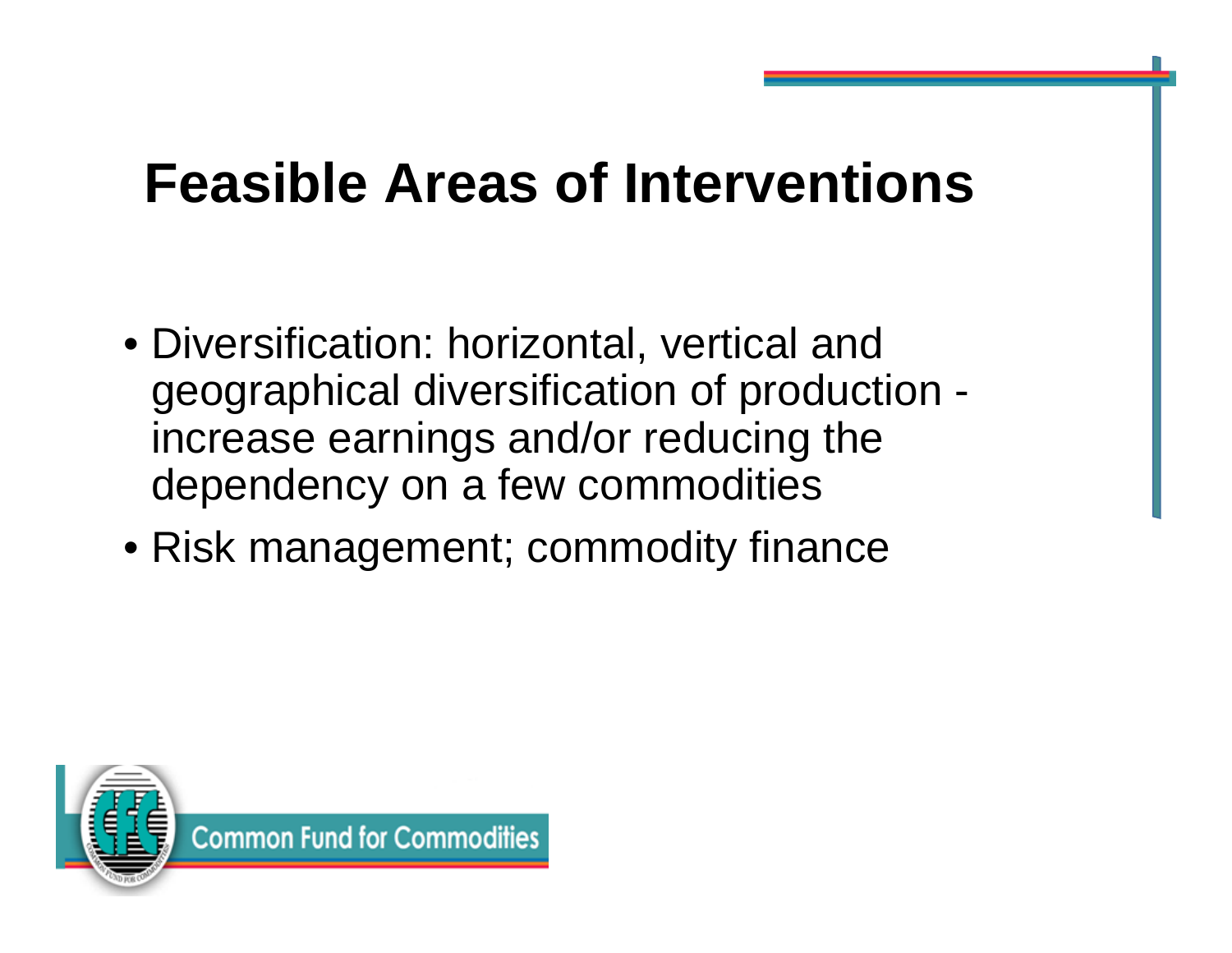#### **The CFC Network**





**Common Fund for Commodities**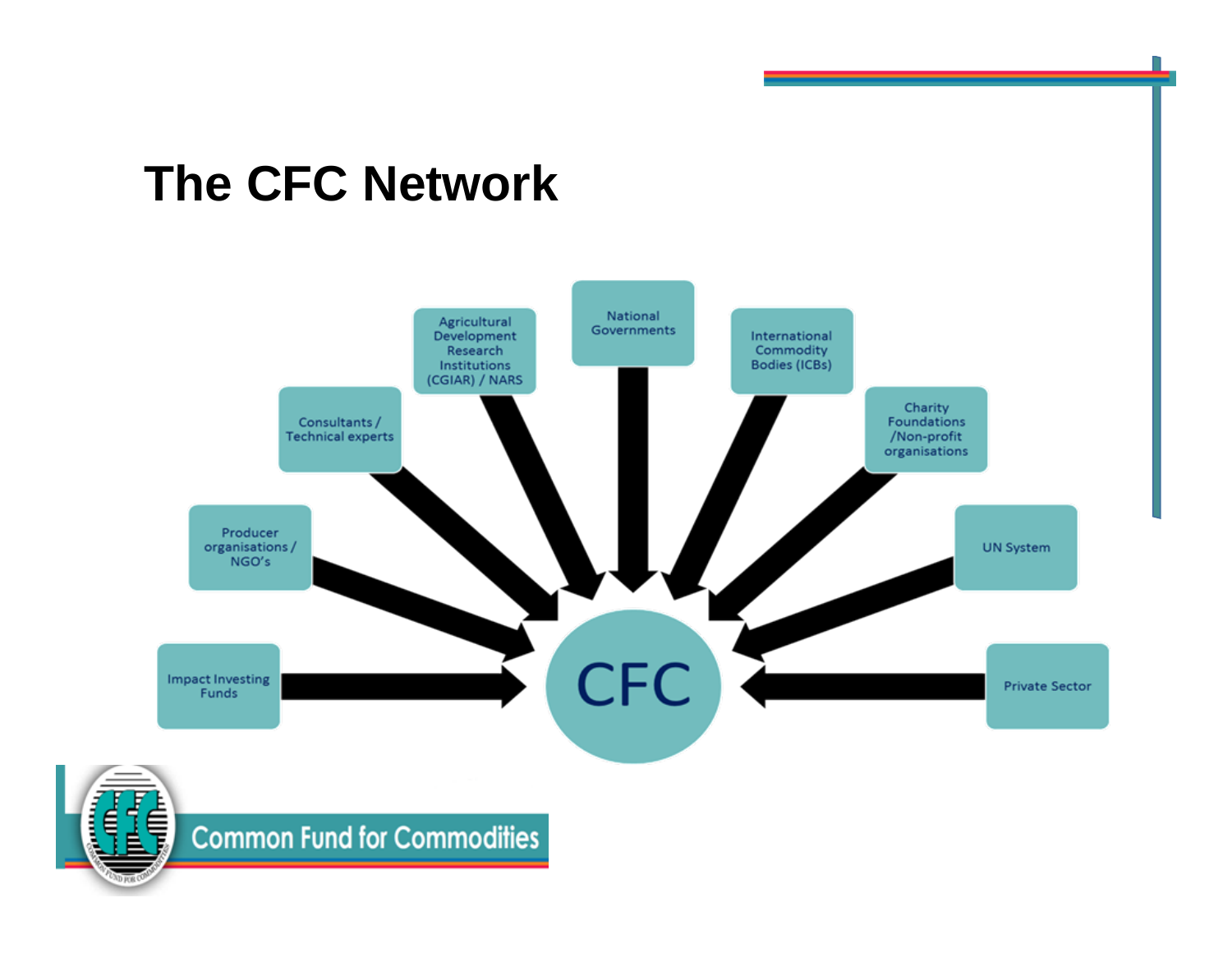## **Future Role and Mandate**

- Governing Council of the CFC has approved a reform package
	- New Vision and Mission
	- Operating principles
	- New structure of the Secretariat
	- Committee Established to Review and Recommend Changes to the Agreement
	- Suspension of selected clauses of the Agreement for three years to enable testing of new processes and instruments

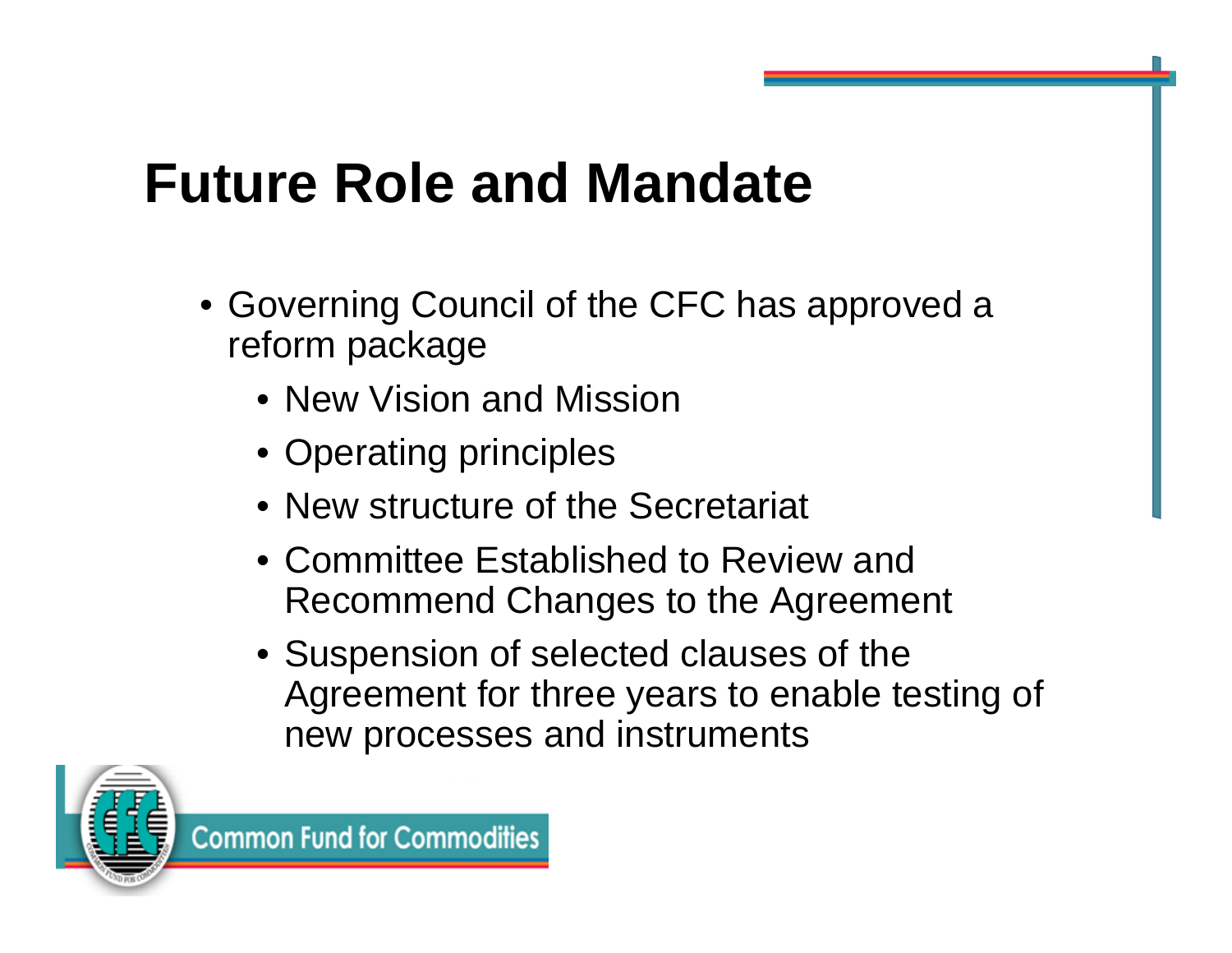# **CFC Vision**

*Contribute to social and economic growth, access to food and international and regional markets for Developing Countries through sustainable value addition to commodities and related value chains in a transparent manner.*

Mission:

*Be a leading partner in operationalized activities for commodities in Developing Countries*

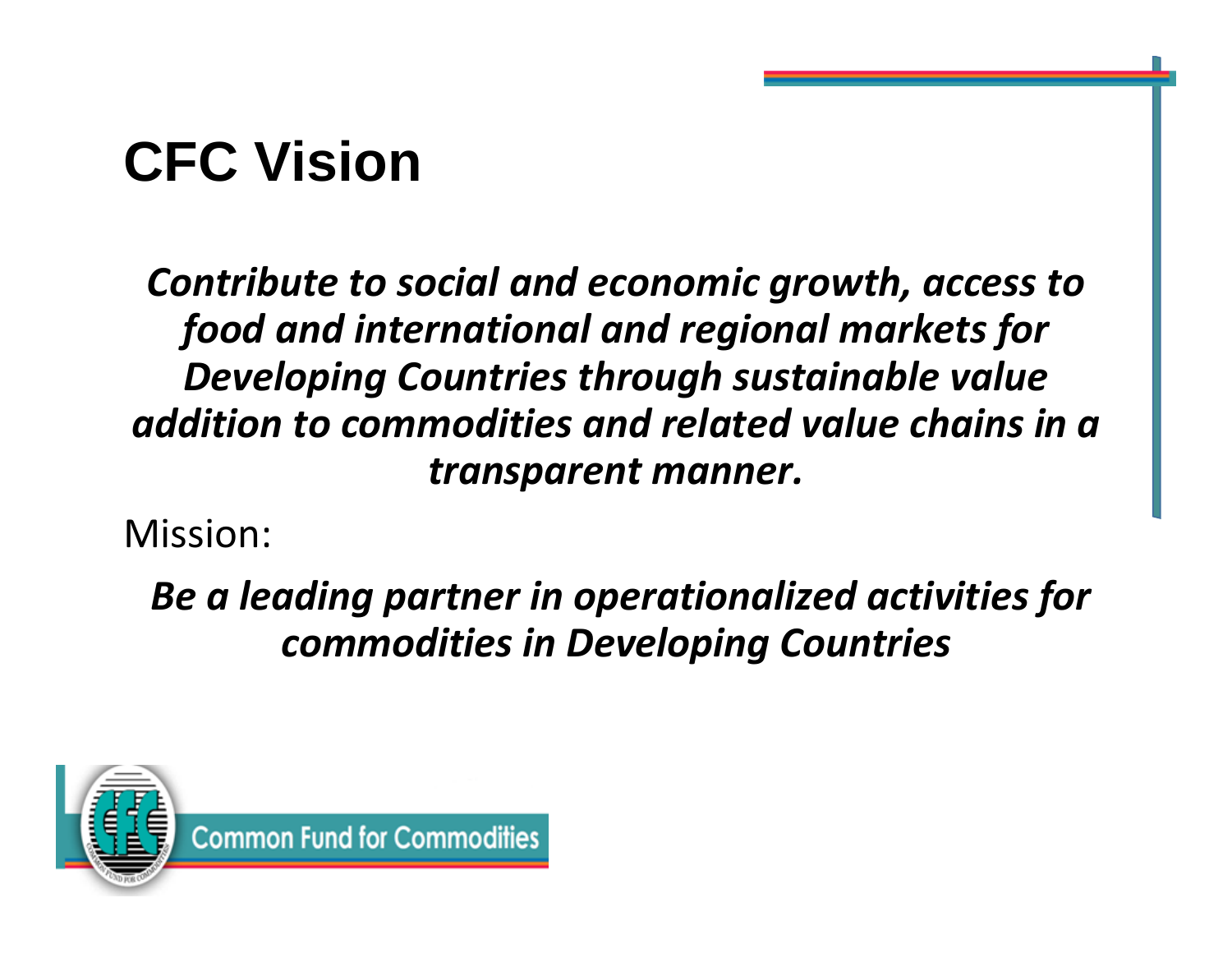#### **Objectives of CFC's projects**

• The objectives of the CFC supported interventions is to create employment particularly for youth and women, increase household incomes, reduce poverty, and enhance food security. The CFC will support measures and actions targeted at improving competitiveness of commodities and building of effective and cost efficient collaboration of producers, industry, governments, civil society organisations and other stakeholders for commodity based development.

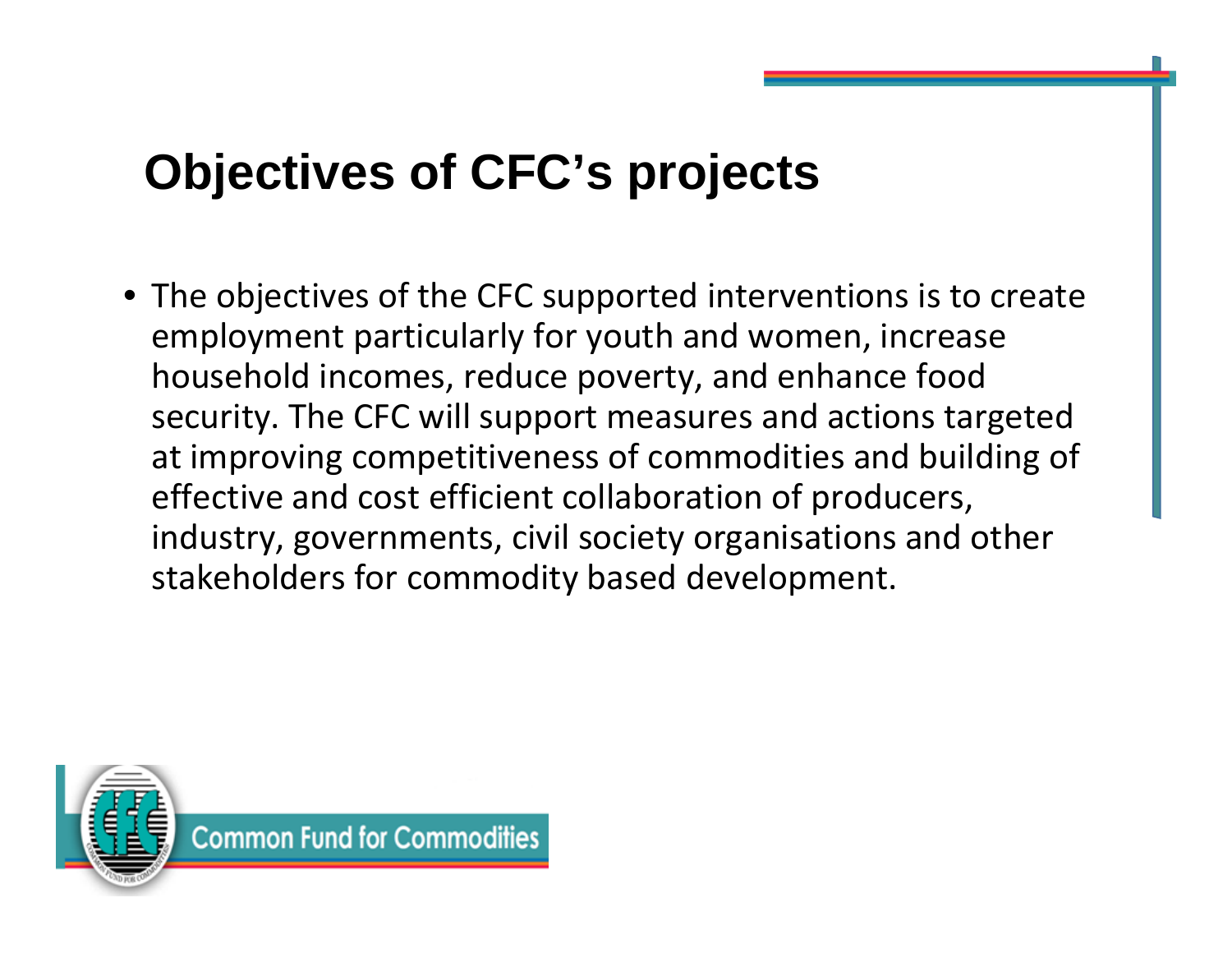#### **CFC's Approach**

• The CFC's aim is to realize the potential of commodity production, processing, manufacturing, and trade for the benefit of the commodity producers. The CFC will fund practical measures that are commercially viable, financially sustainable, and scalable and have a broad developmental impact on stakeholders in the commodity value chains.

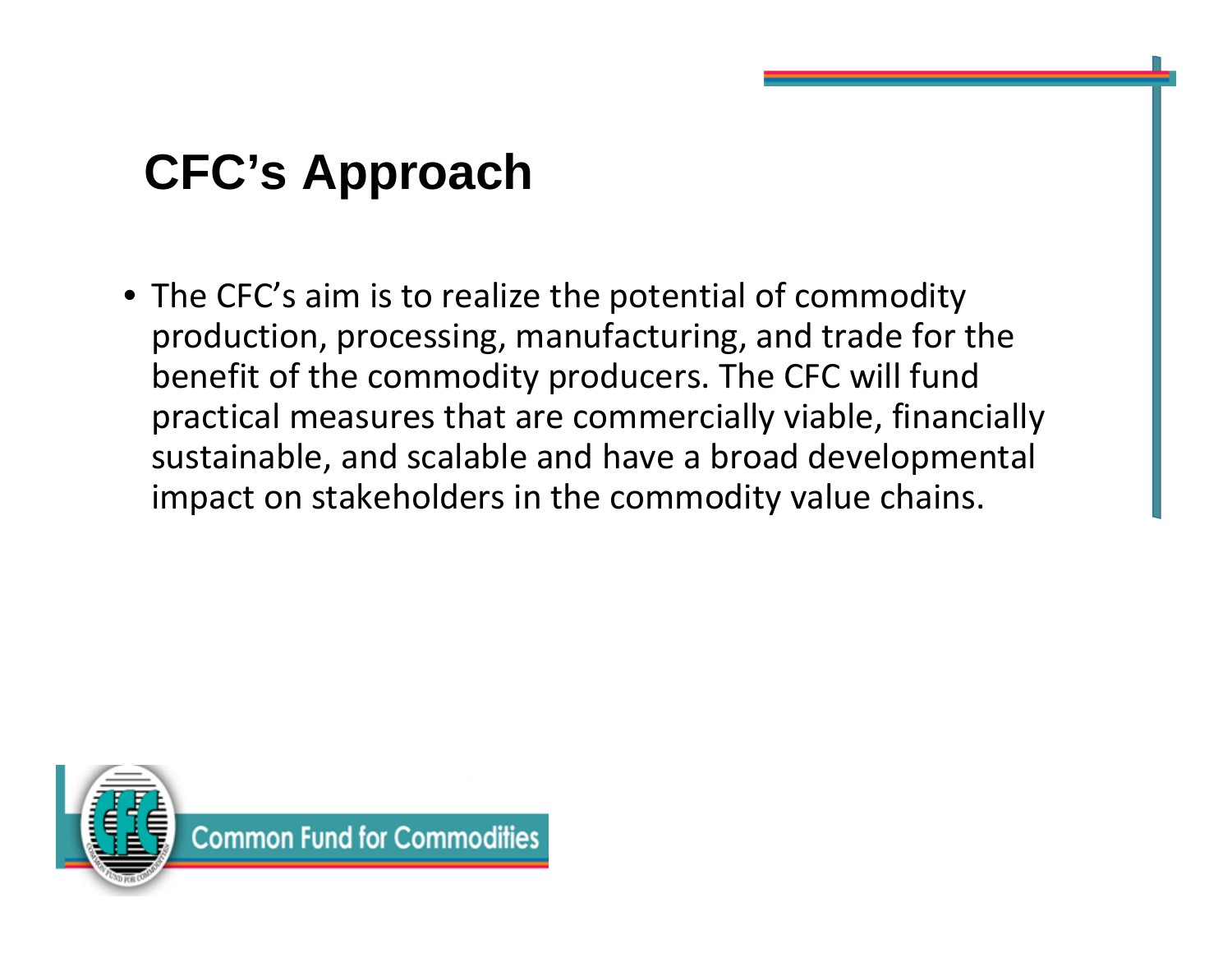#### **Operating Principles**

- in active consultations with governments, investors, and NGO's, formulate and implement programs in the commodity sector
- finance commodity development interventions in conjunction with governments, international organization and new partners through risk taking loans which will generate return on investment
- provide for each intervention return on social and economic investment prognoses
- involve private sector representatives as well as NGO's and knowledge institutes as advisors on strategy, operational capacity, disseminators of results and ambassadors for the organization (establish a private sector platform); and operate as a paid service provider for the private sector, NGO's, etc.

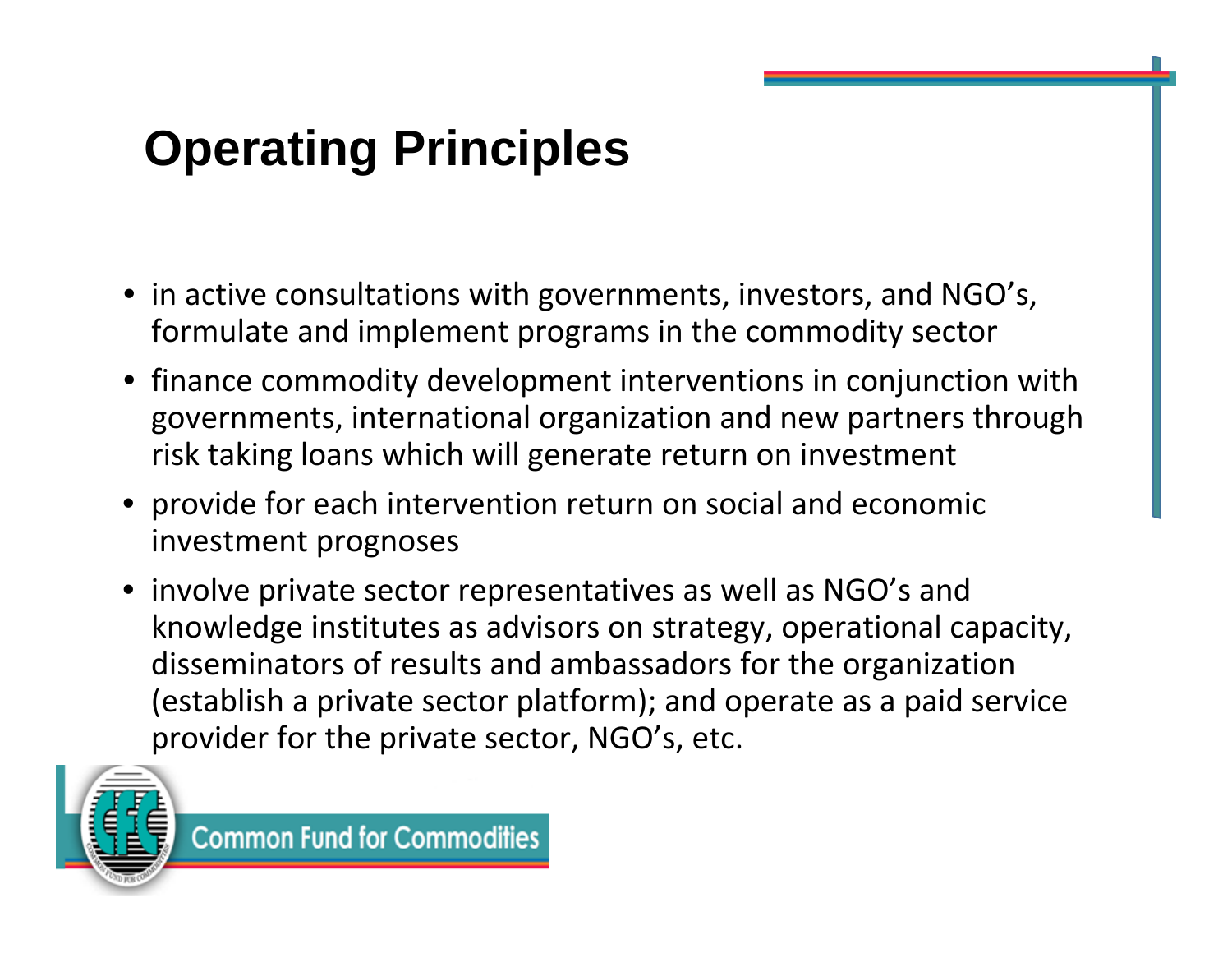#### **Operating Principles**

• seek applications from all interested parties including the International Commodity Bodies (ICBs) for financing through an open call for proposals targeting specific commodity issues. All proposals received including those from ICBs will be subjected to a common approval process.

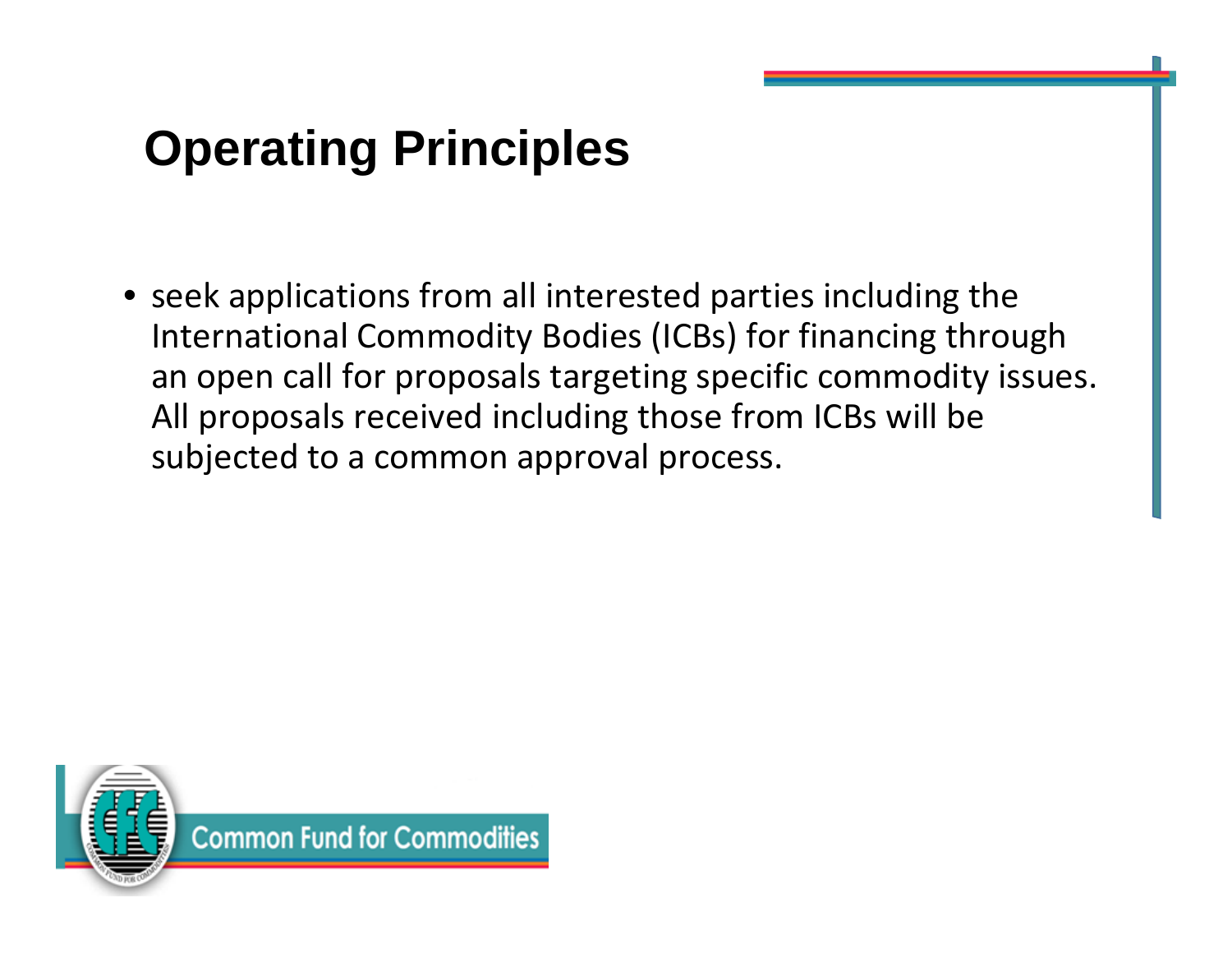# **Guiding Principles of Operations**

- Upon request or with active consultations formulate and execute programs in the commodity sector for governments, investors, NGO's;
- Invite calls for ideas for solutions and activities for commodity development in identified spheres;
- Finance with governments, international organization and new partners through risk taking grants, loans which will generate return on investment;
- Provide for each program return on social and economic investment prognoses;

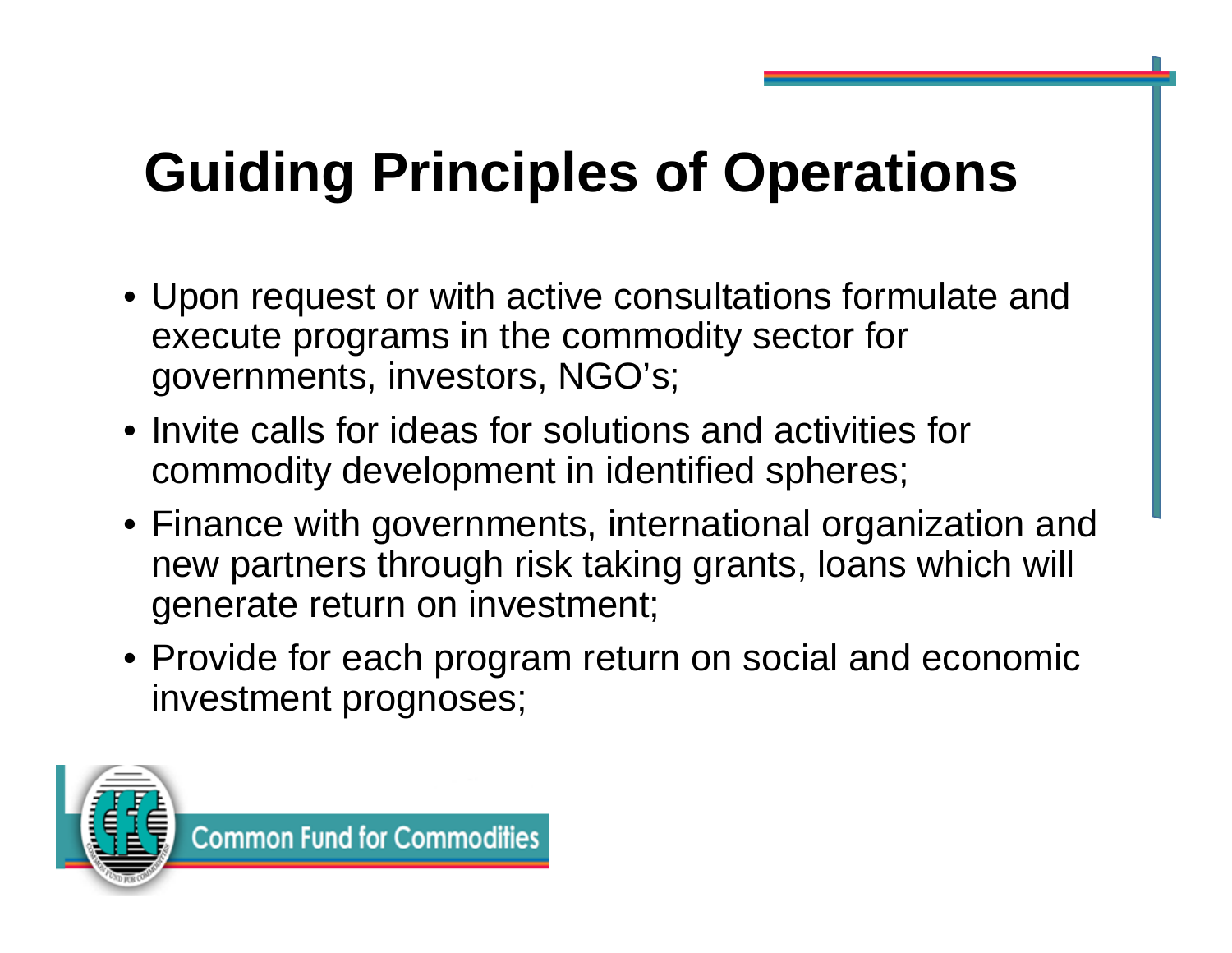# **Guiding Principles of Operations**

- Involve private sector representatives, (NGO's and knowledge institutes) as advisors on strategy, operational capacity, disseminators of results and ambassadors for the organization (private sector platform);
- Take advantage of lessons learned and skills in order to replicate the successful interventions; and
- Operate as a paid service provider for the private sector, NGO's, etc.

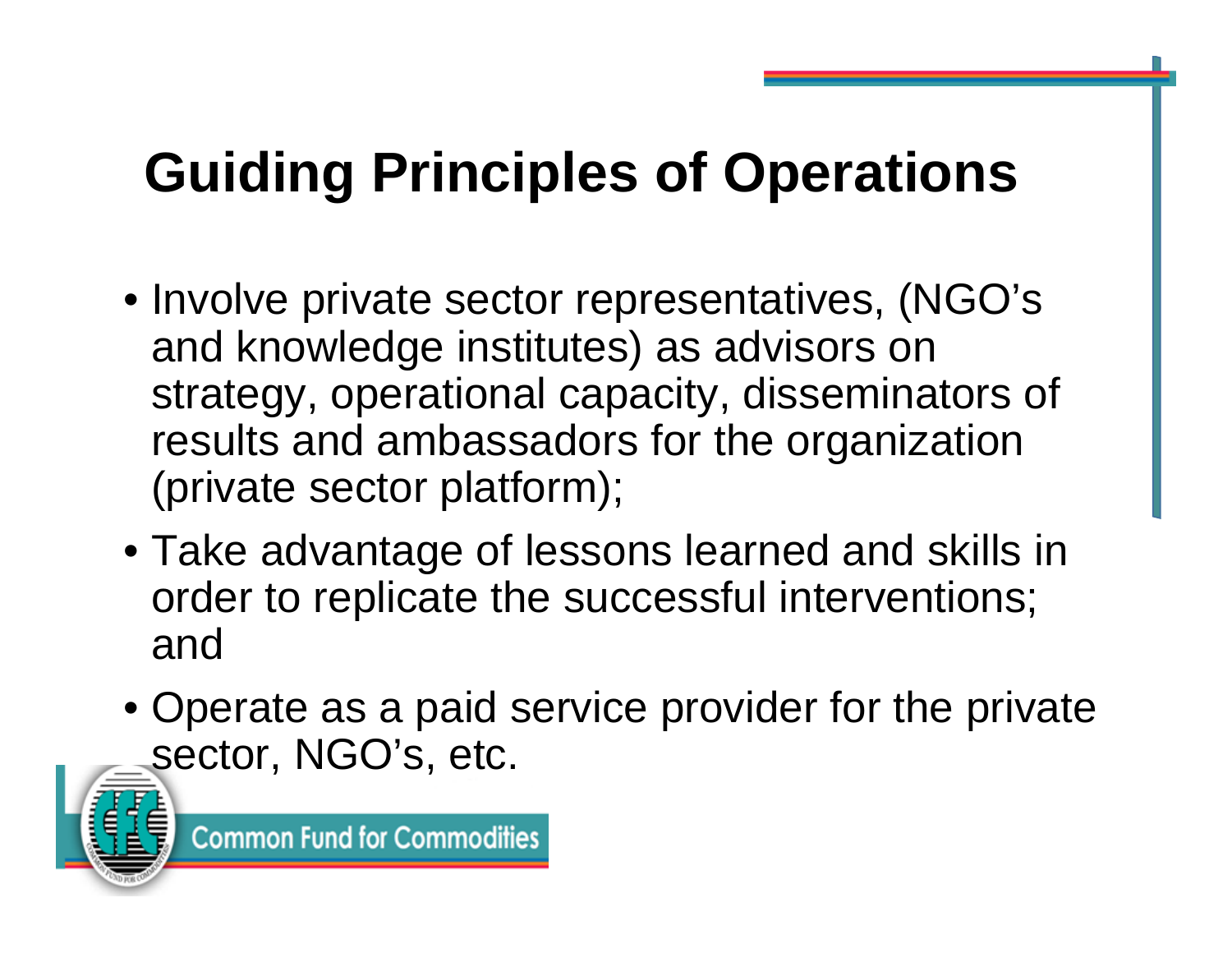# **Operation Plan**

- Recycling of funds and wider use of loan financing: Larger share of financial support in form of loans, returnable grants, equity, quasi equity, and guarantees. Grants portfolio not to exceed 20% of the annual CFC support for projects.
- Three windows of financial suppport
	- Grant Funding
	- Competitive bidding for projects targeting specific commodity issues in form of returnable grants, loans, equity, quasi equity, line of credit and guarantee targeted towards for profit organisations and social enterprises

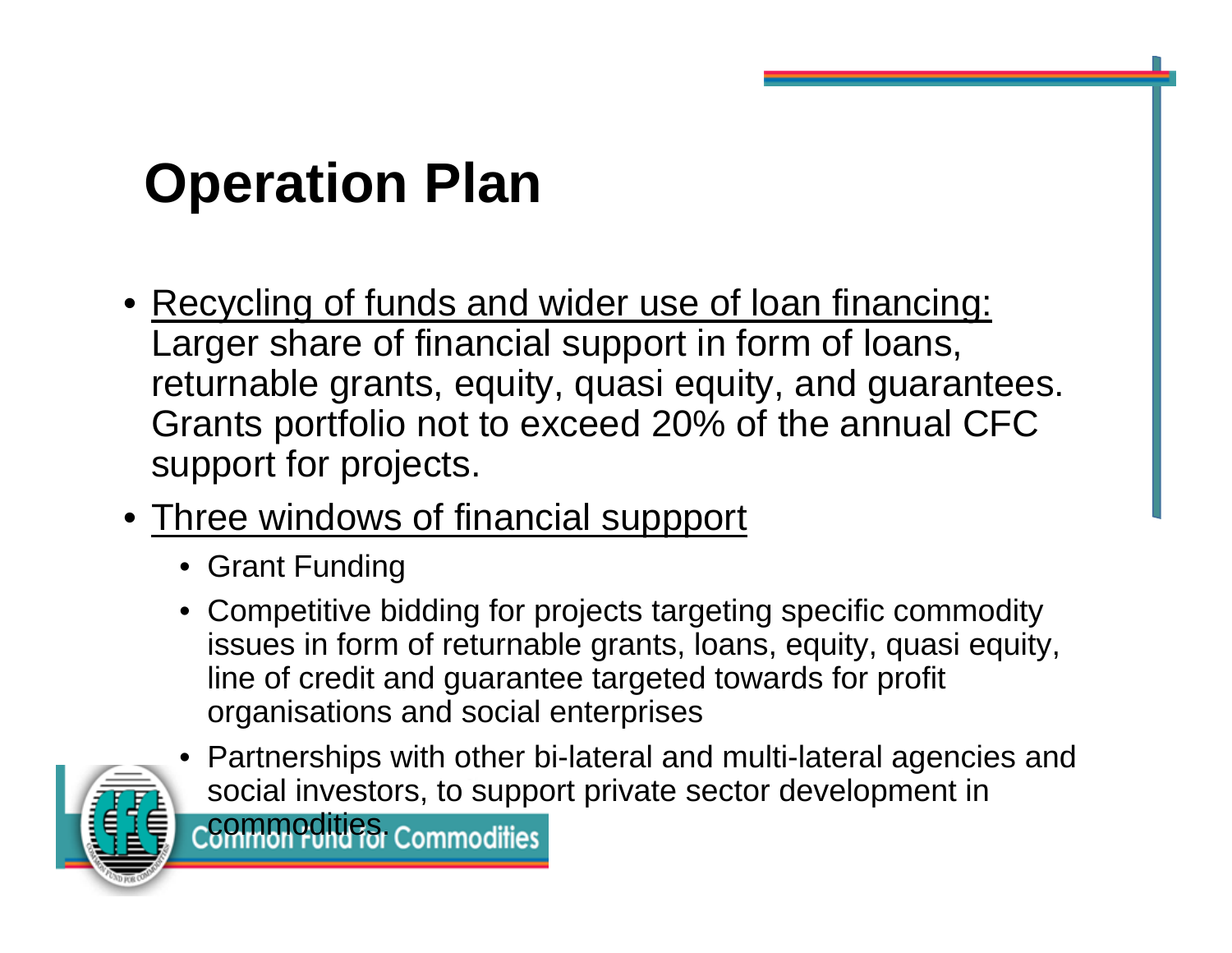## **Assessment of proposals**

- Overall guiding principle ‐quality of the proposal and not the financial outlay.
- Through financial support, the CFC seeks to promote innovation to encourage established organisations, institutions, and enterprises to extend their core activities in ways that create additional economic and livelihood opportunities for the commodities and commodity producers.

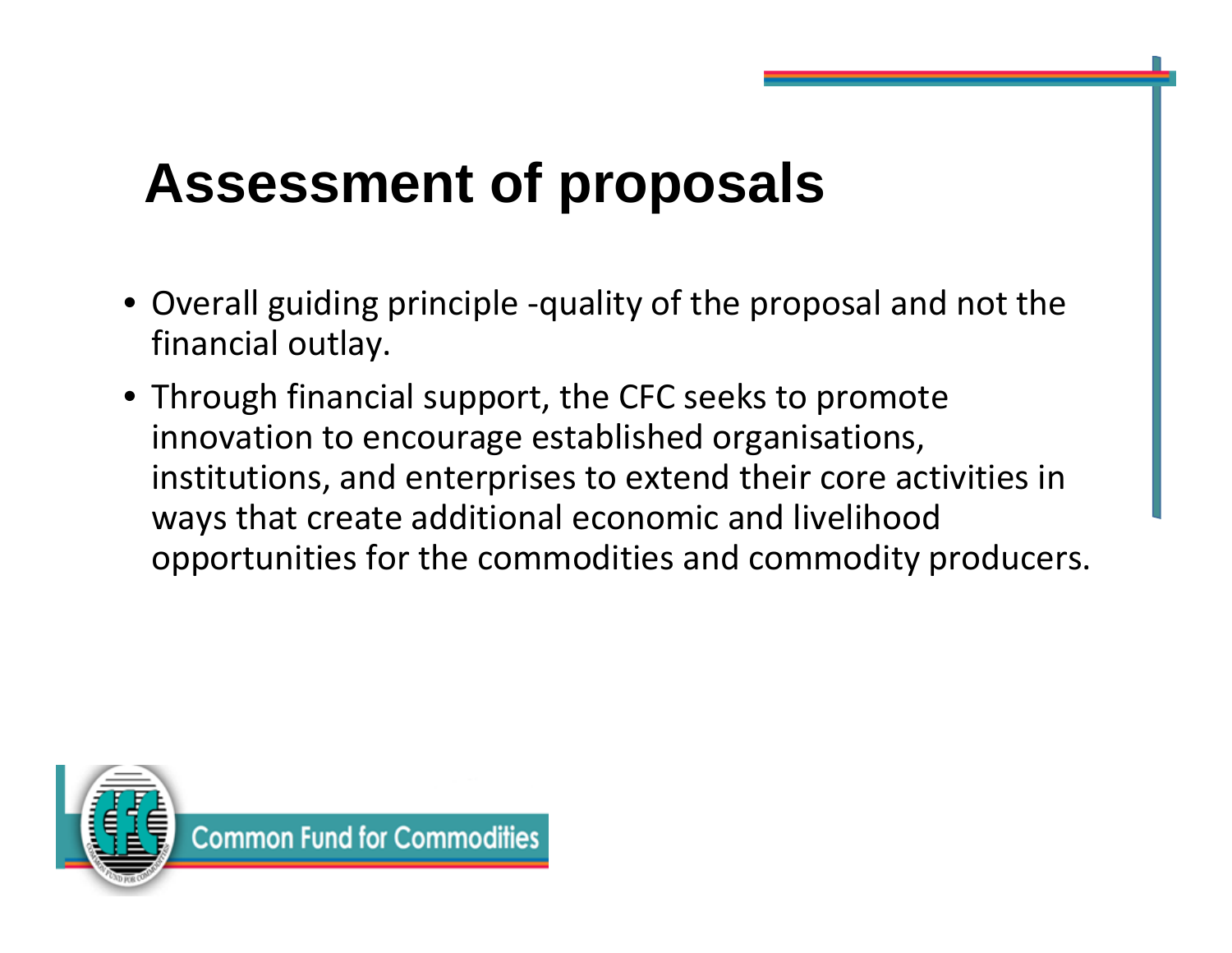## **Selection Criteria**

• Each intervention shall be assessed with respect to innovation, commercial viability, financial sustainability, development impact, scalability and potential for growth, including replication to other areas and markets and environmental and social sustainability.

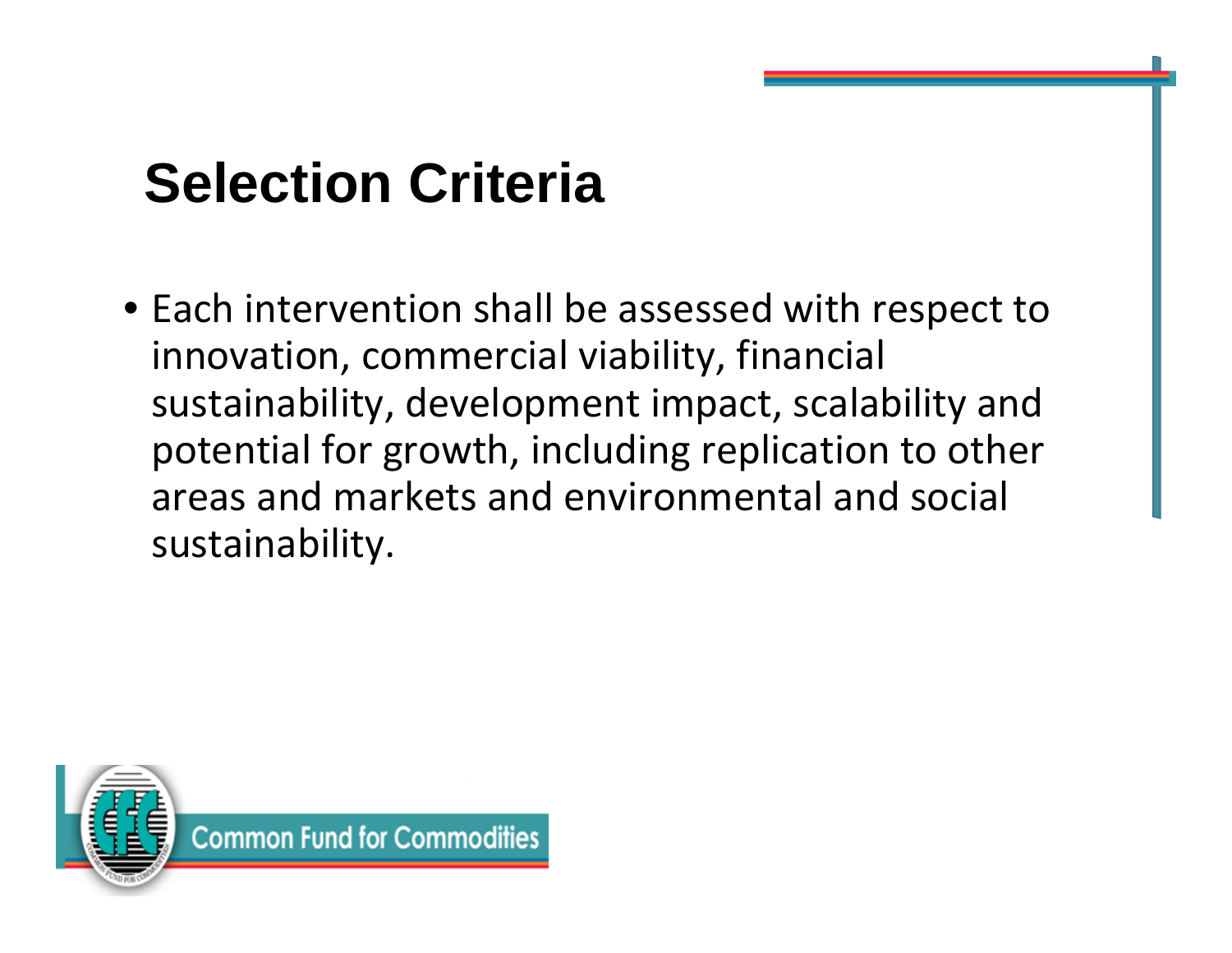# **Advocacy and communication**

- The advocacy and communications functions of the CFC should be aligned with the focus on dissemination of project outputs and web based knowledge management.
- The communication functions of the CFC should be reviewed to integrate it with emphasis on dissemination of project outputs and knowledge management.